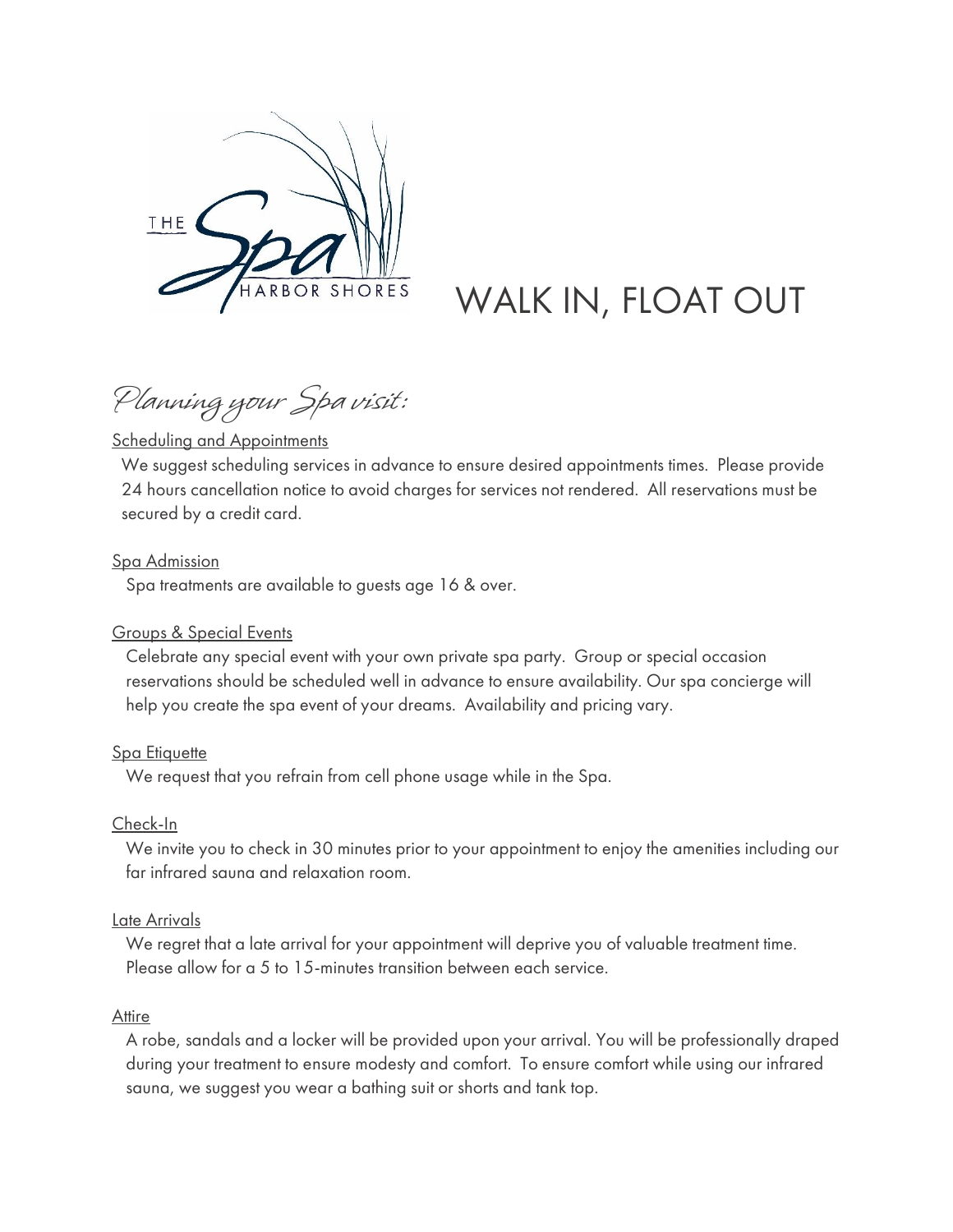#### **Medical**

Please inform us of any medical or other special needs that require our attention. For your safety and well-being, we discourage alcohol consumption prior to your spa treatments, immediate sun exposure following skin care therapy and shaving after exfoliating treatments. Expectant mothers please bring doctor's permission for massage.

#### Valuables

Please do not bring or leave valuables in the facility. We will not be responsible for theft or loss of personal property, including jewelry or other personal items stored in lockers.

#### Gift Certificates

Gift certificates for spa services and spa retail items are an ideal year-round gift for any special occasion. Inquire at spa reception.

#### Spa Boutique

Take the spa experience home with you by visiting our spa boutique!

Spa Packages

The Great Escape - 3.5 hours. This relaxing package for body and soul begins with a 50-minute Harbor Shores Classic Massage followed by a 50-minute Seasonal Farmhouse Fresh Facial. Next, take pleasure in a Signature Manicure and Pedicure. \$265

Golfers' Y Vives - 3.5 hours. Indulge in a luxurious head to toe treatment. This journey begins with a 50-minute hot stone massage to melt away tension, ease muscle stiffness and increase circulation. The pampering continues with an 80-minute exfoliating and moisturizing Soul to Sole Body treatment followed by the uplifting 50-minute Beauty Workout facial to lift and firm. \$365

Sportsman's Special - 2.5 hours. Begin with an invigoration 50-minute Harbor Shores Custom Massage followed by a 25-minute Men's express Soothing Facial. Next, we pamper you with a Buff and Shine Manicure and Pedicure specially designed for men. This package will leave you feeling renewed, relaxed, and ready to get back into the action. \$215

The spa services selected for each package have been specifically designed for optimal results. Services are not interchangeable and must be utilized by the same guest on the same day.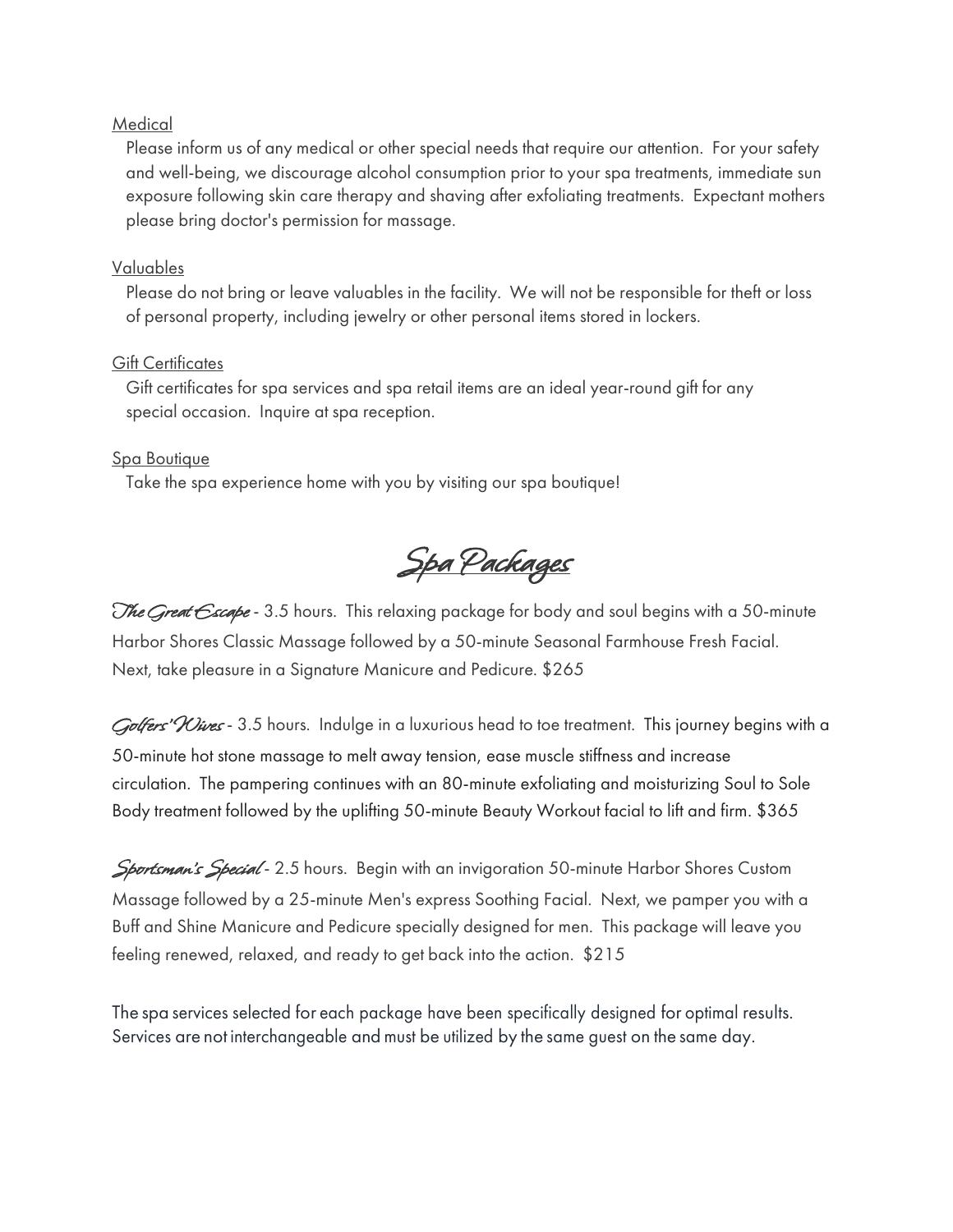Massage

Harbor Shores Classic Massage - 50/80 minutes. This relaxing, light touch massage addresses the entire body. The Swedish technique provides comfort while additionally relieving stress and inducing profound relaxation. An excellent choice for your first massage. \$90/\$120

Harbor Shores Custom Massage - 50/80 minutes. Let one of our licensed massage therapists customize a unique massage that addresses all your concerns. Includes Swedish massage, deep tissue therapy and light energy work. \$100/\$130

Harbor Shores Couples Custom Massage - 50/80 minutes. Relax side by side with a friend or a loved one in our double bed massage room. A relieving, intimate experience. \$200/\$260

Deep Tissue Massage - 50/80 minutes. A deep tissue massage focuses on specific areas and is excellent for the sports enthusiast or those with an appreciation for advanced bodywork. \$115/\$145

Healing Hot Stone Therapy - 50/80 minutes. This massage treatment utilizes warm, mineral rich basalt stones that will melt away stress, aches and pains as well as over worked muscles and minds. \$115/\$145

> Massage Enhancements Aroma Therapy Oil \$10 Cupping \$25 Foot Ritual Treatment \$25 Scalp Massage \$15

Facials

Age Defying Facial - 50-minutes. This dynamic treatment resurfaces dead, damaged skin cells to open pathways for the nourishing benefits of the SGF-4 technology. Collagen is stimulated, fine lines and wrinkles are plumped. \$100

Vita D Fortified Transformation Facial - 50-minutes. This vitamin infused facial will resurface and remove dead skin layers while targeting the repair of individual conditions related to vitamin D deficiencies. Skin tone is instantly brighter with fine lines and wrinkles softer, smoother and collagen stimulated after just one treatment. \$100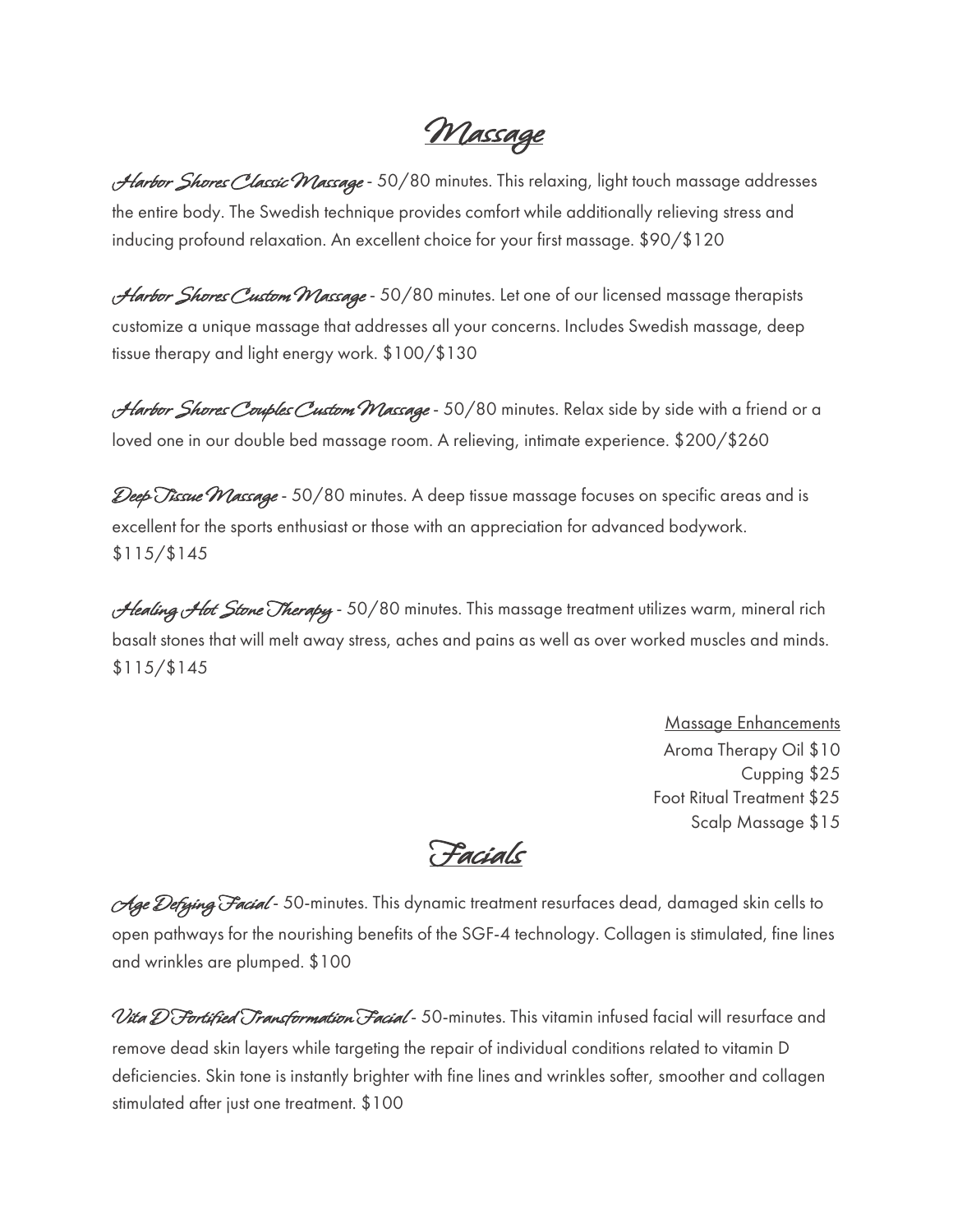### Facial continued

The Beauty Workout Facial - 50-minutes. This results-driven treatment incorporates a multi-action antioxidant cocktail of Vitamins A, C, D and E that are infused into the deeper layers of the skin with our Fit and Firm lifting and hydrating mask. \$100

R*estorative Aydration Facial* - 50 minutes. This treatment is designed for all skin types, especially sensitive, rosacea and dry or irritated skin. Our unique Fit and Firm peel off mask gently exfoliates and oxygenates the skin cells while allowing maximum absorption to the cells to soften, smooth and plump out fine lines and wrinkles. \$100

Smooth Lake Wichigan Sailor - 50-minutes. Enjoy this facial straight off the boat to keep your sun- kissed skin ultra-smooth. This custom facial just for him deep cleanses the pores, soothes shaving irritation while hydrating the skin. Skin is then treated with an antioxidant soothing mask to instantly even out skin tone and reduce facial redness. \$90

Facial Enhancements

Dramatic  $\epsilon$ ye Lift - This eye treatment deeply hydrates the delicate eye area reducing dark circles and puffiness while tightening and firming delicate skin tissue. \$20

Fit and Firm Cye Treatment - Our treatment helps strengthen sagging eyelids, minimize crow's feet, reduce puffiness, and dark circles. \$20

Firming Neck and Décolleté Treatment - Reverse signs of aging on an over exposed neck and décolleté. Our unique treatment resurfaces dry dead skin cells while smoothing fine lines and wrinkles. Skin tone is more even, clearer, and brighter. \$20

Airbrush Tanning

<sup>\$40</sup>